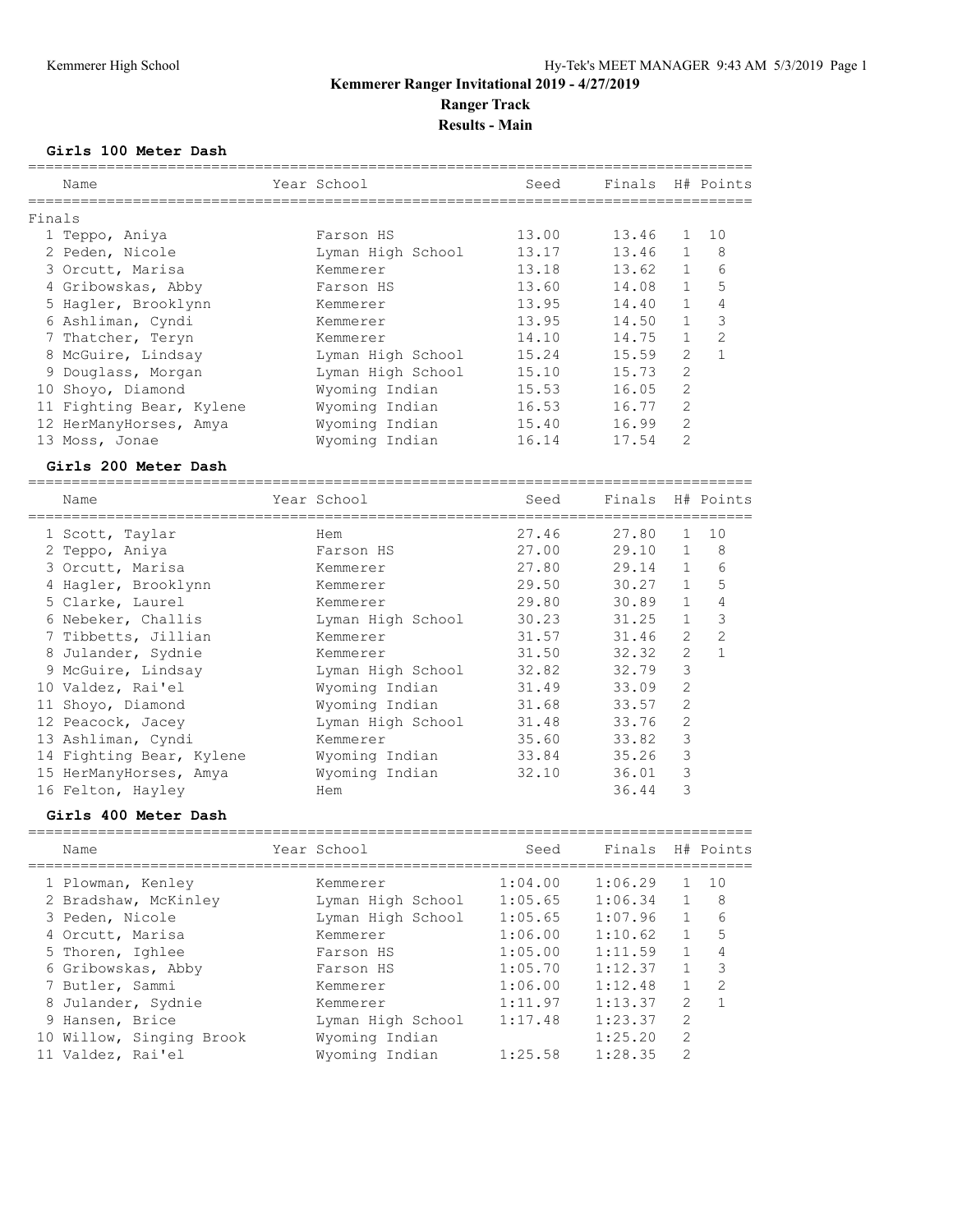#### **Girls 800 Meter Run**

|    | Name                     | Year School       | Seed    | Finals  | Points        |
|----|--------------------------|-------------------|---------|---------|---------------|
|    | 1 Plowman, Kenley        | Kemmerer          | 2:33.13 | 2:35.46 | 10            |
|    | 2 Jensen, Elena          | Lyman High School | 2:33.84 | 2:42.16 | 8             |
|    | 3 Scheer, Aden           | Farson HS         | 2:44.00 | 2:49.22 | 6             |
|    | 4 Thoren, Ighlee         | Farson HS         | 2:44.00 | 2:51.39 | 5             |
|    | 5 Julander, Sydnie       | Kemmerer          | 3:01.16 | 2:59.24 | 4             |
|    | 6 Failoni, Sophie        | Kemmerer          | 2:54.10 | 3:01.76 | 3             |
|    | 7 Staheli, Jamie         | Lyman High School |         | 3:06.93 | $\mathcal{P}$ |
|    | 8 Peacock, Jacey         | Lyman High School |         | 3:07.23 |               |
|    | 9 HerManyHorses, Jocelia | Wyoming Indian    | 3:05.31 | 3:12.10 |               |
| 10 | Ouick, Raelyn            | Farson HS         | 3:15.00 | 3:21.19 |               |
|    | 11 Allan, Libby          | Lyman High School | 3:07.26 | 3:26.81 |               |

#### **Girls 1600 Meter Run**

================================================================================

| Name                    | Year School |                   | Seed    | Finals Points |               |
|-------------------------|-------------|-------------------|---------|---------------|---------------|
| 1 Jensen, Elena         |             | Lyman High School | 5:27.99 | 6:01.70       | 10            |
| 2 Scheer, Aden          |             | Farson HS         | 6:29.00 | 6:25.70       | 8             |
| 3 Curry, Riquell        |             | Wyoming Indian    |         | 6:39.57       | 6             |
| 4 Butler, Sammi         |             | Kemmerer          | 6:21.58 | 6:45.17       | 5             |
| 5 Failoni, Sophie       |             | Kemmerer          | 6:36.45 | 6:48.01       | 4             |
| 6 Staheli, Jamie        |             | Lyman High School | 6:48.12 | 7:06.17       | 3             |
| 7 Willow, Singing Brook |             | Wyoming Indian    |         | 7:14.72       | $\mathcal{P}$ |
| 8 Ouick, Raelyn         |             | Farson HS         | 7:29.00 | 7:20.23       |               |

#### **Girls 3200 Meter Run**

| Name              |                    | Year School       | Seed                  | Finals Points |    |
|-------------------|--------------------|-------------------|-----------------------|---------------|----|
|                   | 1 McElroy, Larissa | Wyoming Indian    | $13:18.00$ $14:54.86$ |               | 10 |
| 2 Geller, Sabrina |                    | Hem               |                       | 14:56.47      | 8  |
| 3 Butler, Sammi   |                    | Kemmerer          | 14:09.00              | 15:50.11      | 6  |
| 4 Olson, Cloe     |                    | Hem               |                       | 16:07.84      | 5  |
| 5 Allan, Libby    |                    | Lyman High School | 17:38.30              | 16:22.20      |    |

#### **Girls 100 Meter Hurdles**

| Name                | Year School | Seed  | Finals Points |    |
|---------------------|-------------|-------|---------------|----|
| 1 Hagler, Brooklynn | Kemmerer    | 17.06 | 17.68         | 10 |
| 2 Gribowskas, Abby  | Farson HS   | 17.21 | 18.03         | 8  |
| 3 Clarke, Laurel    | Kemmerer    | 17.55 | 18.62         | 6  |
| 4 Thoren, Tyra      | Farson HS   |       | 19.09         | 5  |
| 5 Solaas, T'Lysa    | Hem         | 19.05 | 19.13         |    |
| 6 Ashliman, Cyndi   | Kemmerer    | 20.88 | 20.78         |    |
|                     |             |       |               |    |

#### **Girls 300 Meter Hurdles**

| Name                | Year School | Seed  | Finals Points |     |
|---------------------|-------------|-------|---------------|-----|
|                     |             |       |               |     |
| 1 Hagler, Brooklynn | Kemmerer    | 51.22 | 51.58         | 1 O |
| 2 Clarke, Laurel    | Kemmerer    | 53.50 | 53.14         |     |
| 3 Campbell, Madison | Hem         | 55.72 | 53.63         |     |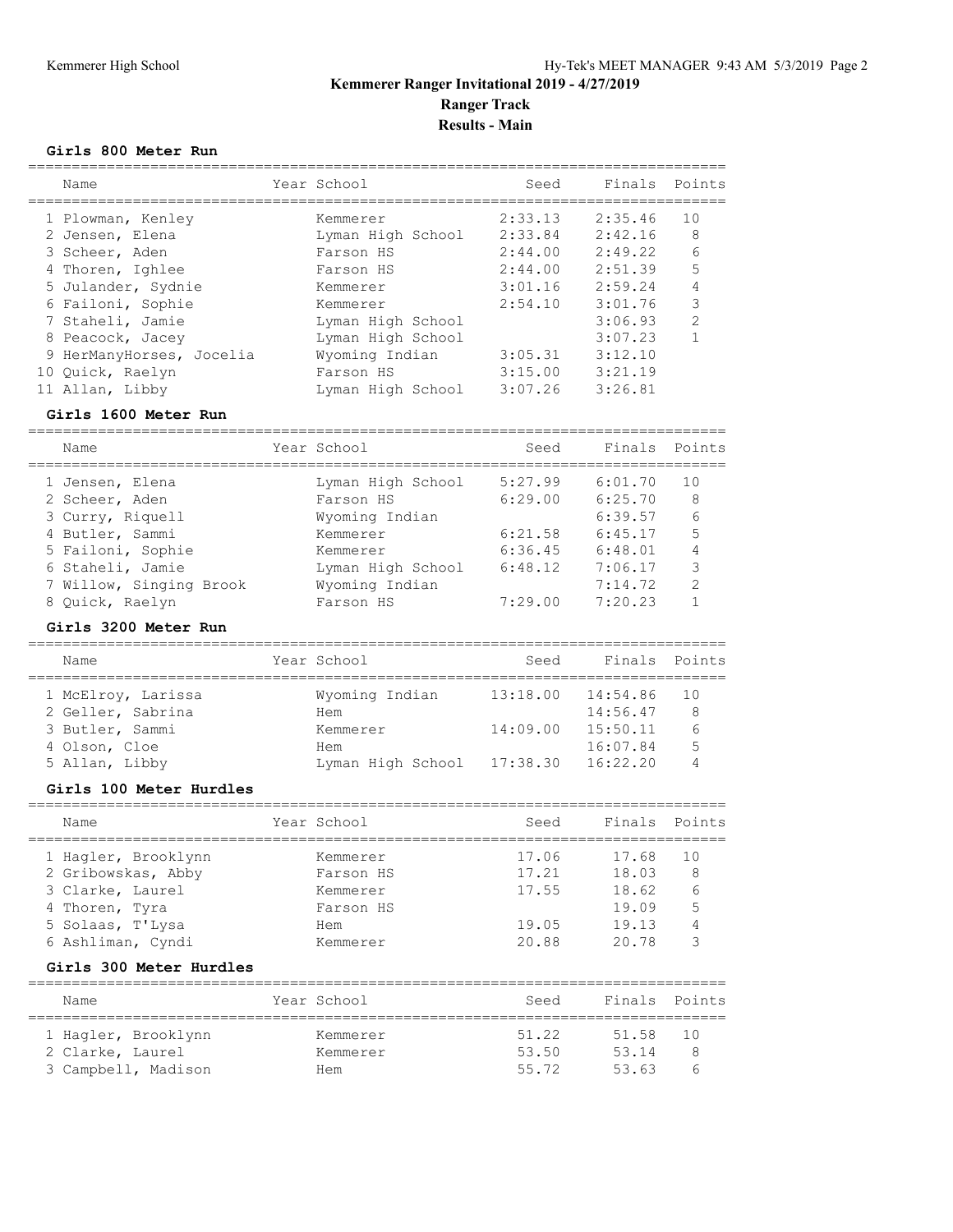**Results - Main**

| Girls 300 Meter Hurdles |  |           |  |
|-------------------------|--|-----------|--|
| 4 Gribowskas Abby       |  | Farson HS |  |

| 4 Gribowskas, Abby | Farson HS | 53.23 53.76 |       | - 5 |
|--------------------|-----------|-------------|-------|-----|
| 5 Teppo, Aniya     | Farson HS | 52.00       | 55.02 | - 4 |
| 6 Solaas, T'Lysa   | Hem       | 57.42       | 59.03 |     |

#### **Girls 4x100 Meter Relay**

| School                  |    |                     | Seed Finals Points |     |
|-------------------------|----|---------------------|--------------------|-----|
| 1 Kemmerer 'A'          |    |                     | 53.80 55.82 10     |     |
| 1) Tibbetts, Jillian    |    | 2) Thatcher, Teryn  |                    |     |
| 3) Clarke, Laurel       |    | 4) Orcutt, Marisa   |                    |     |
| 2 Lyman High School 'A' |    |                     | 58.69              | - 8 |
| 1) Douglass, Morgan     |    | 2) Nebeker, Challis |                    |     |
| 3) Woodland, Sarah      |    | 4) Peacock, Jacey   |                    |     |
| 3 Hem 'A'               |    |                     | 1:05.96            | 6   |
| 1) Borah, Jolynn        |    | 2) Olson, Cloe      |                    |     |
| 3) Felton, Hayley       | 4) | Hunter, Megan       |                    |     |

#### **Girls 4x400 Meter Relay**

| School                                | Seed                                      | Finals Points |
|---------------------------------------|-------------------------------------------|---------------|
| 1 Lyman High School 'A'               |                                           | $5:12.04$ 10  |
| 1) Jaqqi, Spring<br>3) Peacock, Jacey | 2) McGuire, Lindsay<br>4) Woodland, Sarah |               |

### **Girls 4x800 Meter Relay**

| School                  |                     | Seed | Finals Points |  |
|-------------------------|---------------------|------|---------------|--|
| 1 Kemmerer 'A'          |                     |      | $11:36.30$ 10 |  |
| 1) Butler, Sammi        | 2) Julander, Sydnie |      |               |  |
| 3) Tibbetts, Jillian    | 4) Failoni, Sophie  |      |               |  |
| 2 Lyman High School 'A' |                     |      | $11:50.36$ 8  |  |
| 1) Jensen, Elena        | 2) Allan, Libby     |      |               |  |
| 3) McGuire, Lindsay     | 4) Staheli, Jamie   |      |               |  |

### **Girls 1600 Sprint Medley**

| School                                                |                | Seed                                  | Finals Points       |    |
|-------------------------------------------------------|----------------|---------------------------------------|---------------------|----|
| 1 Hem 'A'<br>1) Scott, Taylar<br>3) Campbell, Madison |                | 2) Campbell, Amy<br>4) Wilson, Rainey | $5:00.00$ $4:58.86$ | 10 |
| 2 Wyoming Indian 'A'<br>1) Shoyo, Diamond             | 2) Moss, Jonae |                                       | 5:12.85             | 8  |
| 3) HerManyHorses, Jocelia<br>3 Lyman High School 'A'  |                | 4) McElroy, Larissa                   | 5:23.33             | 6  |
| 1) Nebeker, Challis<br>3) Thomas, Rhyan               | 4)             | 2) Jaqqi, Spring<br>Staheli, Jamie    |                     |    |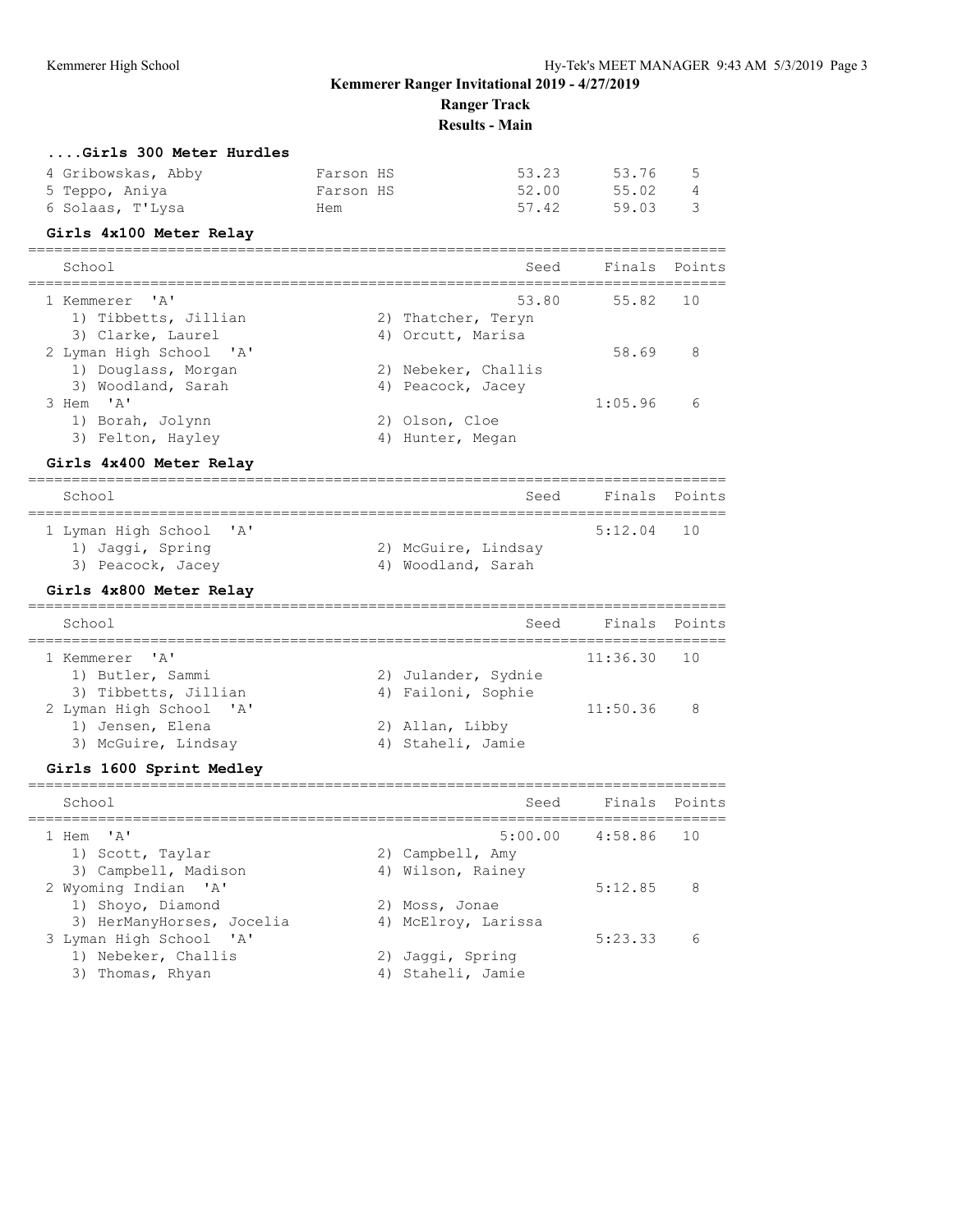### **Kemmerer Ranger Invitational 2019 - 4/27/2019**

**Ranger Track**

**Results - Main**

# **Girls High Jump**

| Giris High Jump                                      |                            |              |                           |                |                      |
|------------------------------------------------------|----------------------------|--------------|---------------------------|----------------|----------------------|
| Name                                                 | Year School                | Seed         | Finals Points             |                |                      |
| 1 Bradshaw, McKinley Man High School 5-06.00 4-10.00 |                            |              |                           | 10             |                      |
| Girls Pole Vault                                     |                            |              |                           |                |                      |
| Name                                                 | Year School                | Seed         | Finals Points             |                |                      |
| -- Nebeker, Challis                                  | Lyman High School 10-03.00 |              | DNF                       |                | No Completed Attempt |
| Girls Long Jump                                      |                            |              |                           |                |                      |
| Name                                                 | Year School                | Seed         | Finals Points             |                |                      |
| 1 Plowman, Kenley                                    | Kemmerer                   |              | $16 - 02.00$ $15 - 05.00$ | 10             |                      |
| 2 Campbell, Amy                                      | Hem                        |              | $15 - 02.00$ $14 - 10.25$ | 8              |                      |
| 3 Woodland, Sarah                                    | Lyman High School          | $15 - 10.00$ | $14 - 06.50$              | 6              |                      |
| 4 Thatcher, Teryn                                    | Kemmerer                   | $15 - 05.00$ | $14 - 05.00$              | 5              |                      |
| 5 Jaqqi, Spring                                      | Lyman High School 15-05.00 |              | $14 - 04.50$              | 4              |                      |
| 6 Teppo, Aniya                                       | Farson HS                  | $14 - 10.00$ | 12-09.00                  | 3              |                      |
| 7 Valdez, Rai'el                                     | Wyoming Indian 12-05.00    |              | 12-07.00                  | $\overline{2}$ |                      |
| 8 Busskohl, Brooklyn                                 | Lyman High School 14-02.00 |              | $12 - 06.75$              | $\mathbf{1}$   |                      |
| Thomas, Rhyan<br>9                                   | Lyman High School          | $14 - 03.00$ | $12 - 06.50$              |                |                      |
| 10 Douglass, Morgan                                  | Lyman High School          | 13-09.00     | $12 - 03.00$              |                |                      |
| 11 Ashliman, Cyndi                                   | Kemmerer                   |              | $12 - 02.25$              |                |                      |
| 12 HerManyHorses, Jocelia                            | Wyoming Indian             | 12-07.00     | $12 - 00.00$              |                |                      |
| 13 Hansen, Brice                                     | Lyman High School          | 12-11.00     | $11 - 06.50$              |                |                      |
| 14 Shoyo, Diamond                                    | Wyoming Indian             | $12 - 03.00$ | $11 - 04.00$              |                |                      |

#### 15 Thoren, Tyra Farson HS 10-10.00

#### **Girls Triple Jump**

| Name                 | Year School       | Seed         | Finals       | Points        |
|----------------------|-------------------|--------------|--------------|---------------|
| 1 Scott, Taylar      | Hem               | $32 - 05.50$ | $33 - 04.75$ | 10            |
| 2 Thatcher, Teryn    | Kemmerer          | $32 - 05.00$ | $33 - 00.25$ | 8             |
| 3 Plowman, Kenley    | Kemmerer          | $33 - 02.00$ | $32 - 11.75$ | 6             |
| 4 Jaqqi, Spring      | Lyman High School | $31 - 08.00$ | $31 - 04.25$ | 5             |
| 5 Thomas, Rhyan      | Lyman High School | $30 - 03.00$ | $29 - 10.00$ | 4             |
| 6 Woodland, Sarah    | Lyman High School | $33 - 00.00$ | $28 - 10.75$ | 3             |
| 7 Busskohl, Brooklyn | Lyman High School | $28 - 08.00$ | $28 - 01.50$ | $\mathcal{D}$ |
| 8 Douglass, Morgan   | Lyman High School | $29 - 09.00$ | $28 - 00.75$ |               |
|                      |                   |              |              |               |

#### **Girls Shot Put**

| Name                    | Year School       | Seed         | Prelims       |
|-------------------------|-------------------|--------------|---------------|
| Preliminaries           |                   |              |               |
| 1 Bradshaw, McKinley    | Lyman High School | $40 - 02.00$ | $39 - 07.50q$ |
| 2 Campbell, Amy         | Hem               | $31 - 10.00$ | $31 - 00.00q$ |
| 3 Peden, Nicole         | Lyman High School | $33 - 09.00$ | $30 - 08.00q$ |
| 4 Nelson, Kassidy       | Lyman High School | $32 - 03.00$ | $30 - 02.50q$ |
| 5 Gardner, Amanda       | Wyoming Indian    | $30 - 00.00$ | $27 - 02.50q$ |
| 6 Thoren, Tyra          | Farson HS         |              | $24 - 09.00q$ |
| 7 Fighting Bear, Jolynn | Wyoming Indian    | $25 - 04.00$ | $23 - 08.00q$ |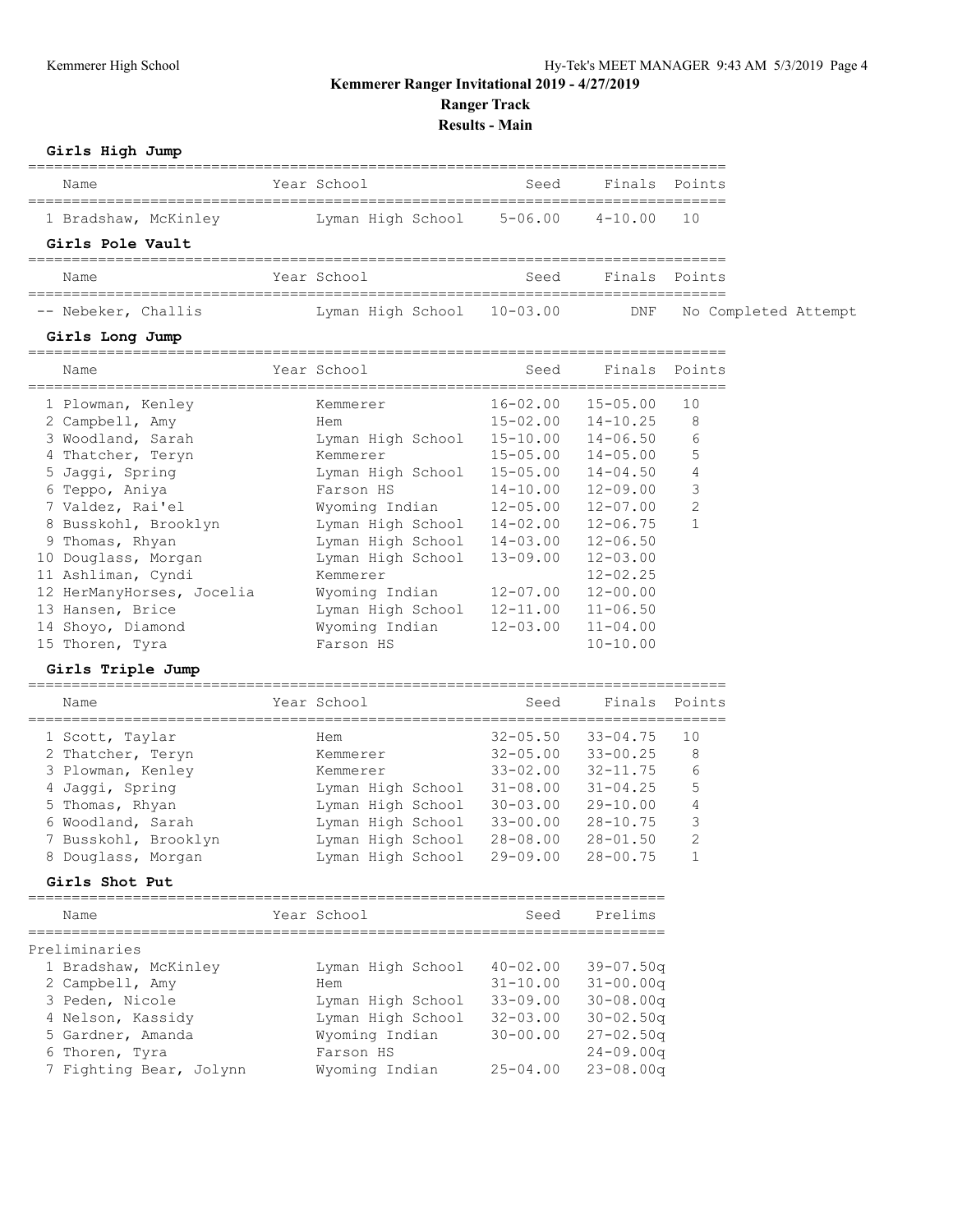**Results - Main**

|        | Girls Shot Put                                |                                     |               |                |                |
|--------|-----------------------------------------------|-------------------------------------|---------------|----------------|----------------|
|        | 8 Valdez, Elizabeth                           | Wyoming Indian                      | $22 - 05.00$  | $23 - 04.50q$  |                |
|        | 9 Thoren, Kelsey                              | Farson HS                           |               | $22 - 08.00$   |                |
|        | 10 C'Hair, Dezi                               | Wyoming Indian                      | 22-03.00      | $21 - 10.50$   |                |
|        | 11 Borah, Jolynn                              | Hem                                 | $20 - 03.00$  | $19 - 08.50$   |                |
|        | 12 Hunter, Megan                              | Hem                                 | 20-00.00      | $19 - 02.00$   |                |
|        | Girls Shot Put                                |                                     |               |                |                |
|        | Name                                          | Year School                         | Prelims       | Finals Points  |                |
| Finals | =========                                     |                                     |               |                |                |
|        | 1 Bradshaw, McKinley                          | Lyman High School                   | $39 - 07.50$  | $39 - 07.50$   | 10             |
|        | 2 Campbell, Amy                               | Hem                                 | $31 - 00.00$  | $31 - 00.00$   | 8              |
|        | 3 Peden, Nicole                               | Lyman High School                   | $30 - 08.00$  | $30 - 08.00$   | 6              |
|        | 4 Nelson, Kassidy                             | Lyman High School                   | $30 - 02.50$  | $30 - 02.00$   | 5              |
|        | 5 Gardner, Amanda                             | Wyoming Indian                      | $27 - 02.50$  | $27 - 02.50$   | $\overline{4}$ |
|        | 6 Thoren, Tyra                                | Farson HS                           | $24 - 09.00$  | $24 - 09.00$   | 3              |
|        | 7 Fighting Bear, Jolynn                       | Wyoming Indian                      | $23 - 08.00$  | $23 - 08.00$   | $\mathbf{2}$   |
|        | 8 Valdez, Elizabeth                           | Wyoming Indian                      | $23 - 04.50$  | $23 - 04.50$   | $\mathbf{1}$   |
|        | Girls Discus Throw                            |                                     |               |                |                |
|        | ===================================           | ----------------------------------- |               |                |                |
|        | Name<br>===========                           | Year School                         | Seed          | Prelims        |                |
|        | Preliminaries                                 |                                     |               |                |                |
|        | 1 Bradshaw, McKinley                          | Lyman High School                   | $126 - 01$    | $120 - 09q$    |                |
|        | 2 Hansen, Brice                               | Lyman High School                   | $108 - 04$    | $114 - 03.50q$ |                |
|        | 3 Peden, Nicole                               | Lyman High School                   | $103 - 02$    | $103 - 06.50q$ |                |
|        | 4 Gardner, Amanda                             | Wyoming Indian                      | $94 - 07$     | $89 - 10q$     |                |
|        | 5 Tibbetts, Jillian                           | Kemmerer                            | $87 - 09$     | $86 - 04q$     |                |
|        | 6 Campbell, Amy                               | Hem                                 | $77 - 04$     | $83 - 07.50q$  |                |
|        | 7 Nelson, Kassidy                             | Lyman High School                   | $81 - 06$     | $80 - 04q$     |                |
|        | 8 Valdez, Elizabeth                           | Wyoming Indian                      | $76 - 05$     | $74 - 08q$     |                |
|        | 9 Borah, Jolynn                               | Hem                                 | $63 - 02$     | $70 - 00$      |                |
|        | 10 Hunter, Megan                              | Hem                                 | $62 - 03$     | 66-04          |                |
|        | 11 Fighting Bear, Jolynn                      | Wyoming Indian                      | $65 - 11$     | 64-07          |                |
|        | 12 Thoren, Kelsey                             | Farson HS                           |               | $53 - 08.50$   |                |
|        | 13 C'Hair, Dezi                               | Wyoming Indian                      | $63 - 00$     | $53 - 07$      |                |
|        | Girls Discus Throw                            |                                     |               |                |                |
|        | =====================================<br>Name | Year School                         | Prelims       | Finals         | Points         |
|        |                                               |                                     | ============= |                |                |
| Finals |                                               |                                     |               |                |                |
|        | 1 Bradshaw, McKinley                          | Lyman High School                   | $120 - 09$    | $120 - 09$     | 10             |
|        | 2 Peden, Nicole                               | Lyman High School                   | $03 - 06.50$  | $103 - 06.50$  | 8              |
|        | 3 Gardner, Amanda                             | Wyoming Indian                      | $89 - 10$     | $89 - 10$      | 6              |
|        | 4 Tibbetts, Jillian                           | Kemmerer                            | $86 - 04$     | $86 - 04$      | 5              |
|        | 5 Campbell, Amy                               | Hem                                 | $83 - 07.50$  | $83 - 07.50$   | 4              |
|        | 6 Nelson, Kassidy                             | Lyman High School                   | $80 - 04$     | $80 - 04$      | 3              |
|        | 7 Valdez, Elizabeth                           | Wyoming Indian                      | $74 - 08$     | $74 - 08$      | $\overline{c}$ |
|        | 8 Borah, Jolynn                               | Hem                                 | $70 - 00$     | $70 - 00$      | 1              |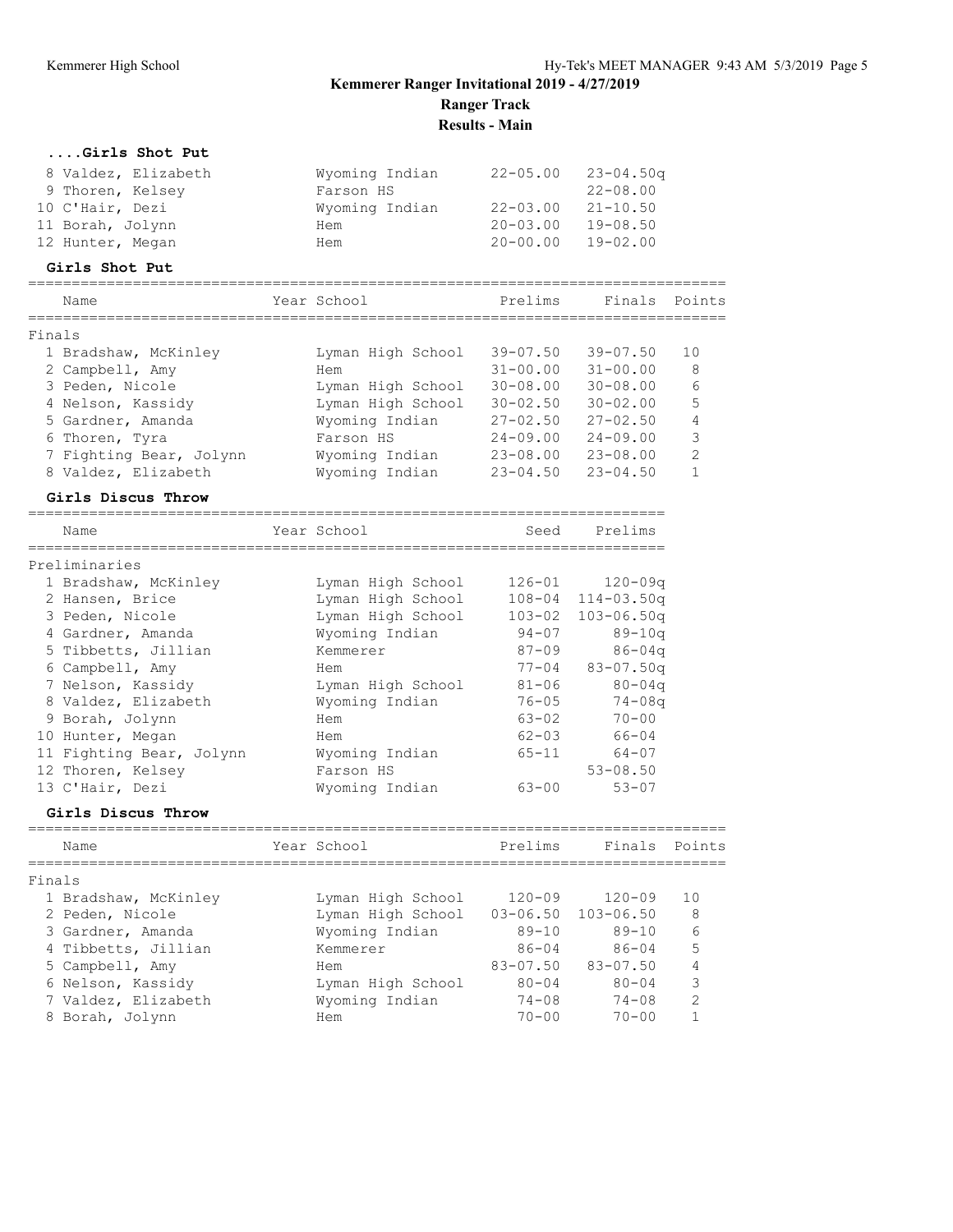#### **Boys 100 Meter Dash**

| Name                    | Year School       | Seed    | Finals  |                | H# Points      |
|-------------------------|-------------------|---------|---------|----------------|----------------|
| 1 McGraw, Conor         | Hem               | 11.38   | 11.61   | $\mathbf{1}$   | 10             |
| 2 McGraw, Shane         | Hem               | 11.81   | 11.64   | $\mathbf 1$    | 8              |
| 3 Rosas, Quinten        | Kemmerer          | 11.70   | 11.91   | $\mathbf{1}$   | 6              |
| 4 Adams, Cameron        | Kemmerer          | 12.62   | 12.57   | $\mathbf{1}$   | 5              |
| 5 Bradshaw, Alex        | Lyman High School | 12.44   | 12.60   | $\mathbf{1}$   | 4              |
| 6 Goodnight, Hiissiis   | Wyoming Indian    | 12.36   | 12.61   | $\mathbf{1}$   | $\mathcal{S}$  |
| 7 Boyd, Jeydon          | Kemmerer          | 12.87   | 13.01   | 2              | $\overline{c}$ |
| 8 Richardson, Kody      | Lyman High School | 13.00   | 13.21   | 2              | $\mathbf{1}$   |
| 9 Peacock, Jaxon        | Lyman High School | 12.74   | 13.24   | $\mathbf{1}$   |                |
| 10 Jackson, Zach        | Kemmerer          | 14.01   | 13.70   | $\mathbf{2}$   |                |
| 11 Pinkerton, Nate      | Kemmerer          | 13.88   | 13.80   | $\mathbf{2}$   |                |
| 12 Shepperd, Gatlin     | Kemmerer          | 14.10   | 14.40   | $\overline{c}$ |                |
| 13 Mason, Theron        | Wyoming Indian    | 14.90   | 15.34   | $\mathbf{2}$   |                |
| 14 Shoyo, Damon         | Wyoming Indian    | 15.14   | 15.45   | $\overline{c}$ |                |
| Boys 200 Meter Dash     |                   |         |         |                |                |
| Name                    | Year School       |         | Finals  |                | H# Points      |
|                         |                   | Seed    |         |                |                |
| 1 Martinez, Austin Quin | Kemmerer          | 24.10   | 25.50   | $\mathbf{1}$   | 10             |
| 2 Rosas, Quinten        | Kemmerer          | 24.56   | 25.99   | $\mathbf{1}$   | 8              |
| 3 Smith, Jase           | Hem               | 25.90   | 26.95   | $\mathbf{1}$   | 6              |
| 4 Goodnight, Hiissiis   | Wyoming Indian    | 25.44   | 27.28   | $\mathbf 1$    | 5              |
| 5 Bradshaw, Alex        | Lyman High School | 25.56   | 27.40   | $\mathbf{1}$   | $\sqrt{4}$     |
| 6 Hayes, Trayven        | Kemmerer          | 27.72   | 28.04   | $\mathbf{2}$   | $\mathfrak{Z}$ |
| 7 Swingholm, Cody       | Hem               | 27.59   | 28.30   | $\mathbf{1}$   | $\overline{c}$ |
| 8 Peacock, Jaxon        | Lyman High School | 26.60   | 28.77   | $\mathbf{1}$   | $\mathbf{1}$   |
| 9 Richardson, Kody      | Lyman High School | 27.60   | 29.10   | $\mathbf{1}$   |                |
| 10 Jackson, Zach        | Kemmerer          | 30.29   | 29.62   | $\sqrt{2}$     |                |
| 11 Shepperd, Gatlin     | Kemmerer          | 28.80   | 29.95   | $\mathbf{2}$   |                |
| 12 Sandoval, Alex       | Lyman High School | 29.24   | 30.59   | 2              |                |
| 13 Mason, Theron        | Wyoming Indian    | 31.85   | 31.72   | $\mathbf{2}$   |                |
| 14 Shoyo, Damon         | Wyoming Indian    | 30.72   | 32.22   | $\overline{c}$ |                |
| 15 Vang, Dalan          | Kemmerer          |         | 36.42   | $\overline{c}$ |                |
| Boys 400 Meter Dash     |                   |         |         |                |                |
|                         |                   |         |         |                |                |
| Name                    | Year School       | Seed    | Finals  |                | H# Points      |
| 1 Plowman, Tanner       | Kemmerer          | 53.50   | 54.22   | $\mathbf{1}$   | 10             |
| 2 Martinez, Austin Quin | Kemmerer          | 54.83   | 57.60   | $\mathbf{1}$   | 8              |
| 3 Brewer, Preston       | Lyman High School | 1:01.36 | 1:00.10 | $\mathbf 1$    | 6              |
| 4 Hayes, Trayven        | Kemmerer          | 1:07.79 | 1:01.11 | 2              | 5              |
| 5 Goodnight, Hiissiis   | Wyoming Indian    |         | 1:02.21 | $\mathbf{2}$   | 4              |
| 6 Richardson, Kody      | Lyman High School | 1:02.40 | 1:05.45 | $\mathbf{1}$   | 3              |
| 7 Kalasch, Chad         | Kemmerer          | 1:08.49 | 1:06.34 | 2              | $\sqrt{2}$     |
| 8 Shepperd, Gatlin      | Kemmerer          | 1:05.00 | 1:08.01 | $\mathbf{2}$   | 1              |
| 9 Dearden, Brayden      | Kemmerer          | 1:07.56 | 1:09.65 | $\mathbf{2}$   |                |
| 10 Runion, Aiden        | Kemmerer          | 1:02.00 | 1:09.90 | $\mathbf{1}$   |                |
| 11 Vang, Dalan          | Kemmerer          |         | 1:22.65 | $\mathbf{2}$   |                |
|                         |                   |         |         |                |                |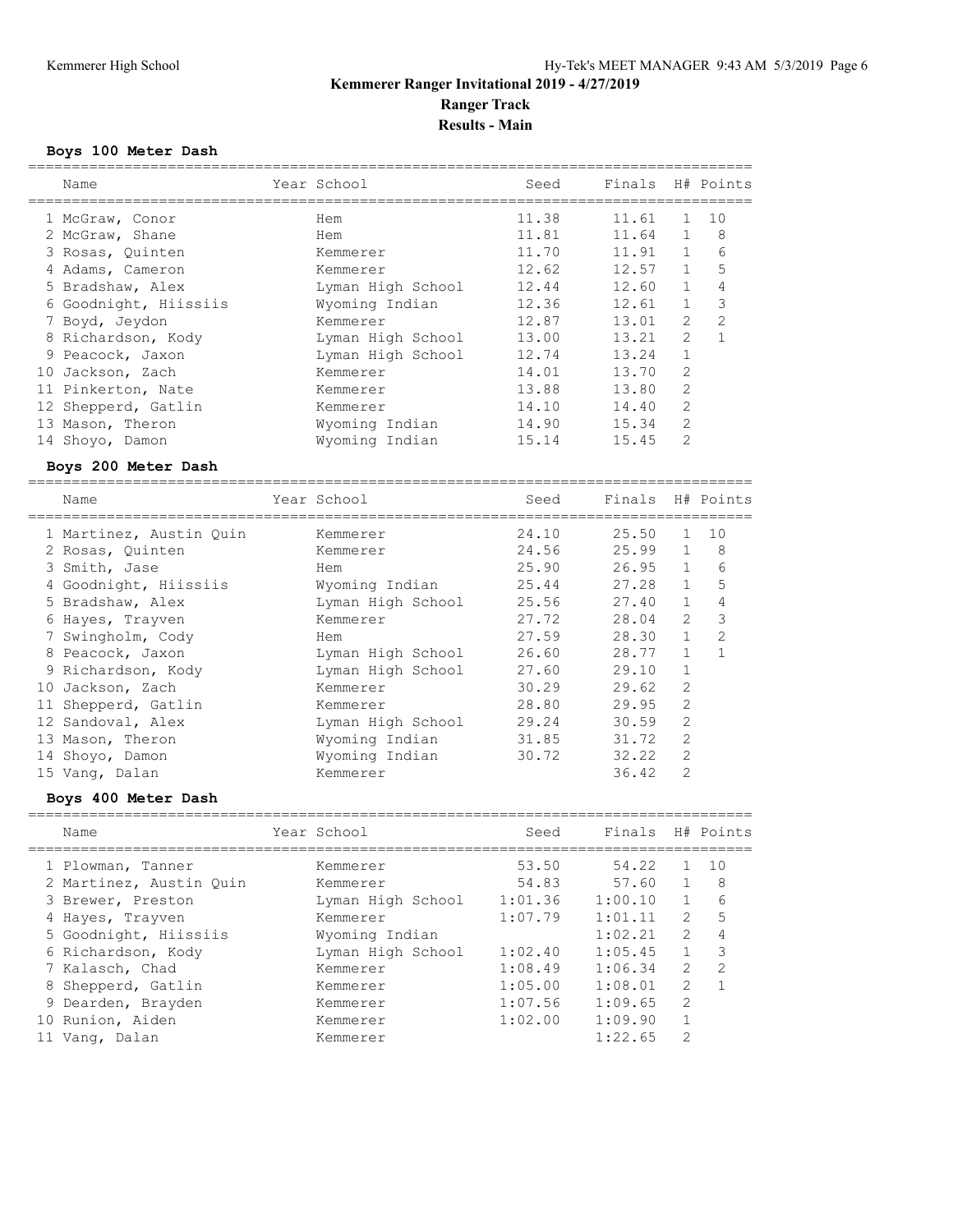**Results - Main**

#### **Boys 800 Meter Run**

| Name               | Year School       | Seed    | Finals  | Points        |
|--------------------|-------------------|---------|---------|---------------|
| 1 McGraw, Shane    | Hem               | 2:06.24 | 2:09.65 | 10            |
| 2 Fanos, Jesse     | Lyman High School | 2:19.74 | 2:18.11 | 8             |
| 3 Hayes, Trayven   | Kemmerer          |         | 2:31.61 | 6             |
| 4 Pinkerton, Nate  | Kemmerer          | 2:43.30 | 2:38.86 | 5             |
| 5 Tillman, Jalen   | Fort Washaki      |         | 2:41.82 | 4             |
| 6 Kalasch, Chad    | Kemmerer          | 2:46.11 | 2:42.83 | 3             |
| 7 Dearden, Brayden | Kemmerer          | 2:41.70 | 2:44.63 | $\mathcal{P}$ |
| 8 Runion, Aiden    | Kemmerer          | 2:49.34 | 2:53.09 |               |
| 9 Vang, Dalan      | Kemmerer          | 2:32.03 | 3:17.52 |               |
|                    |                   |         |         |               |

#### **Boys 1600 Meter Run**

| Name                | Year School       | Seed    | Finals Points |     |
|---------------------|-------------------|---------|---------------|-----|
| 1 Duran, Daunte     | Wyoming Indian    | 5:05.94 | 5:08.70       | 1 O |
| 2 Fanos, Jesse      | Lyman High School | 5:13.86 | 5:12.16       | 8   |
| 3 Bradshaw, Braxton | Lyman High School | 5:23.30 | 5:36.00       | 6   |
| 4 Howell, Corwin    | Wyoming Indian    | 5:31.00 | 5:49.12       | 5   |
| 5 Tillman, Kobe     | Fort Washaki      | 6:12.81 | 6:13.25       | 4   |
| 6 Dearden, Brayden  | Kemmerer          | 6:04.19 | 6:26.73       | 3   |
|                     |                   |         |               |     |

#### **Boys 3200 Meter Run**

| Name               | Year School    | Seed     | Finals Points |     |
|--------------------|----------------|----------|---------------|-----|
| 1 Duran, Daunte    | Wyoming Indian | 11:23.88 | 12:37.42      | 1 O |
| 2 Howell, Corwin   | Wyoming Indian | 11:55.00 | 13:03.01      | 8   |
| 3 Antelope, Peter  | Wyoming Indian | 12:52.08 | 13:03.30      | 6   |
| 4 Widdison, Taylor | Hem            |          | 13:03.53      | 5   |
| 5 Kennedy, Taylor  | Hem            |          | 13:22.18      |     |
| 6 Seager, Mark     | Hem            |          | 13:23.90      |     |
|                    |                |          |               |     |

### **Boys 110 Meter Hurdles**

| Name              | Year School | Seed  | Finals Points |     |
|-------------------|-------------|-------|---------------|-----|
|                   |             |       |               |     |
| 1 McGraw, Conor   | Hem         | 15.05 | 15.54         | 1 O |
| 2 McKane, Tyson   | Kemmerer    | 19.44 | 19.01         | 8   |
| 3 Jackson, Zach   | Kemmerer    | 20.18 | 20.10         |     |
| 4 Smith, Jase     | Hem         | 20.31 | 20.24         | 5   |
| 5 Skidmore, Tommy | Kemmerer    | 21.93 | 21 68         |     |

### **Boys 300 Meter Hurdles**

| Name              | Year School | Seed  | Finals Points |       |  |  |  |
|-------------------|-------------|-------|---------------|-------|--|--|--|
| 1 McGraw, Conor   | Hem         | 41.83 | 43.76         | ່ 1 N |  |  |  |
| 2 McKane, Tyson   | Kemmerer    | 46.44 | 46.53         | R     |  |  |  |
| 3 Skidmore, Tommy | Kemmerer    | 53.50 | 54 98         | 'n    |  |  |  |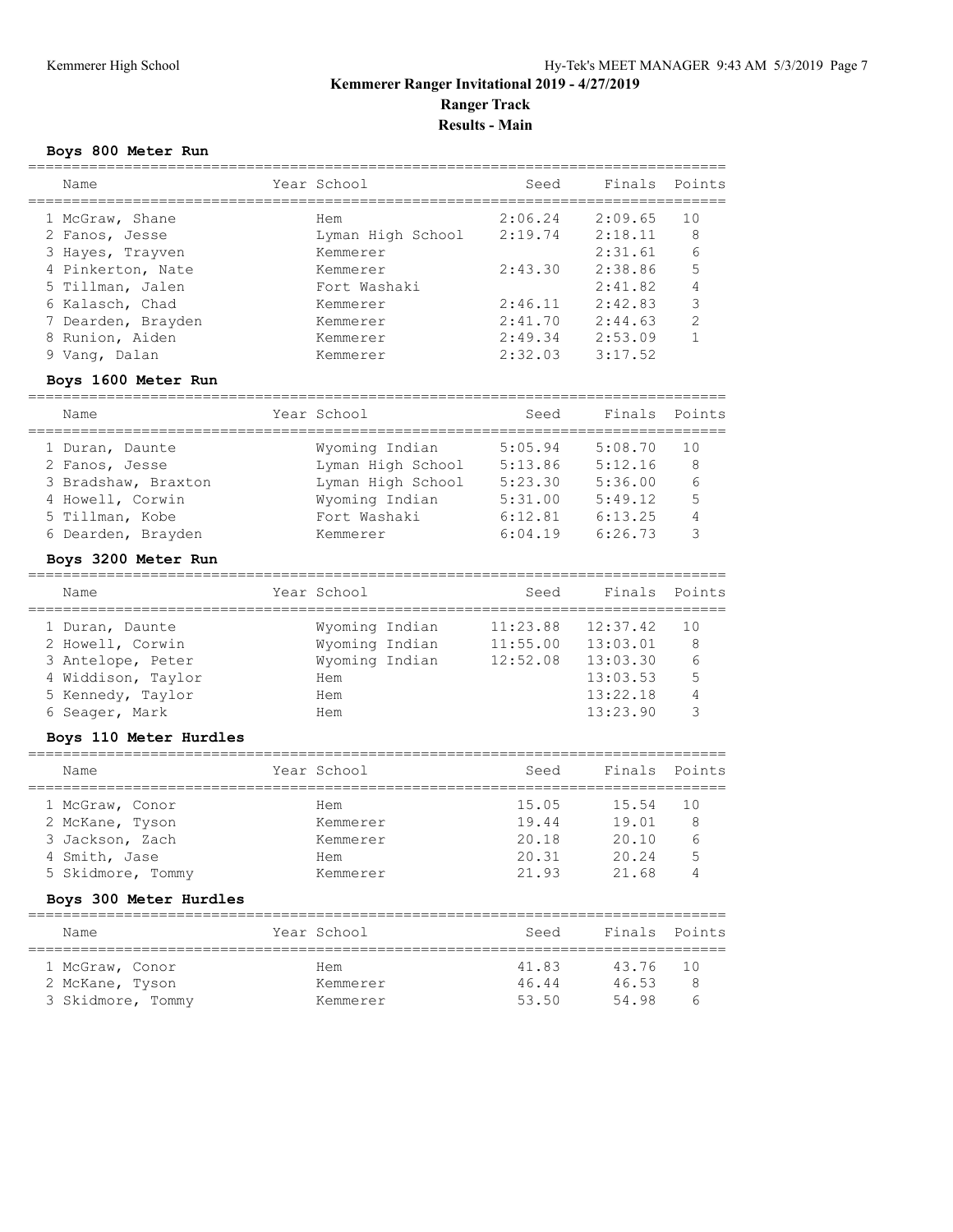### **Results - Main**

#### **Boys 4x100 Meter Relay**

| Finals Points<br>45.90<br>46.71 | 10 |
|---------------------------------|----|
|                                 |    |
|                                 |    |
| 51.24                           | 8  |
| 56.82                           | 6  |
|                                 |    |

#### **Boys 4x400 Meter Relay**

| School                  | Seed                 | Finals Points |   |
|-------------------------|----------------------|---------------|---|
| 1 Lyman High School 'A' |                      | $4:13.68$ 10  |   |
| 1) Bradshaw, Alex       | 2) Bradshaw, Braxton |               |   |
| 3) Richardson, Kody     | 4) Fanos, Jesse      |               |   |
| 2 Kemmerer 'A'          | 4:04.00              | 4:14.80       | 8 |
| 1) Boyd, Jeydon         | 2) Hayes, Trayven    |               |   |
| 3) McKane, Tyson        | 4) Adams, Cameron    |               |   |
|                         |                      |               |   |

#### **Boys 4x800 Meter Relay**

| School              | Seed               | Finals Points |     |
|---------------------|--------------------|---------------|-----|
| 1 Kemmerer 'A'      |                    | $10:35.21$ 10 |     |
| 1) Skidmore, Tommy  | 2) Pinkerton, Nate |               |     |
| 3) Dearden, Brayden | 4) Runion, Aiden   |               |     |
| 2 Kemmerer 'B'      |                    | 10:47.63      | - 8 |
| 1) Jackson, Zach    | 2) Killian, Grady  |               |     |
| 3) Grimes, Michael  | 4) El Said, Omar   |               |     |

### **Boys 1600 Sprint Medley**

| School                   | Seed               | Finals Points |  |
|--------------------------|--------------------|---------------|--|
| 1 Kemmerer 'A'           |                    | $3:59.33$ 10  |  |
| 1) El Said, Omar         | 2) Rosas, Quinten  |               |  |
| 3) Martinez, Austin Quin | 4) Plowman, Tanner |               |  |
| 2 Hem 'A'                |                    | $4:22.75$ 8   |  |
| 1) Grosstick, Devon      | 2) Borah, Joseph   |               |  |
| 3) Smith, Jase           | 4) Swingholm, Cody |               |  |
|                          |                    |               |  |

#### **Boys High Jump**

| Name                | Year School       | Seed        | Finals Points |       |
|---------------------|-------------------|-------------|---------------|-------|
| 1 Bradshaw, Braxton | Lyman High School | $5 - 10.00$ | $5 - 08.00$   | ີ 1 ∩ |
| 2 Adams, Cameron    | Kemmerer          | $5 - 08.00$ | $5 - 06.00$   |       |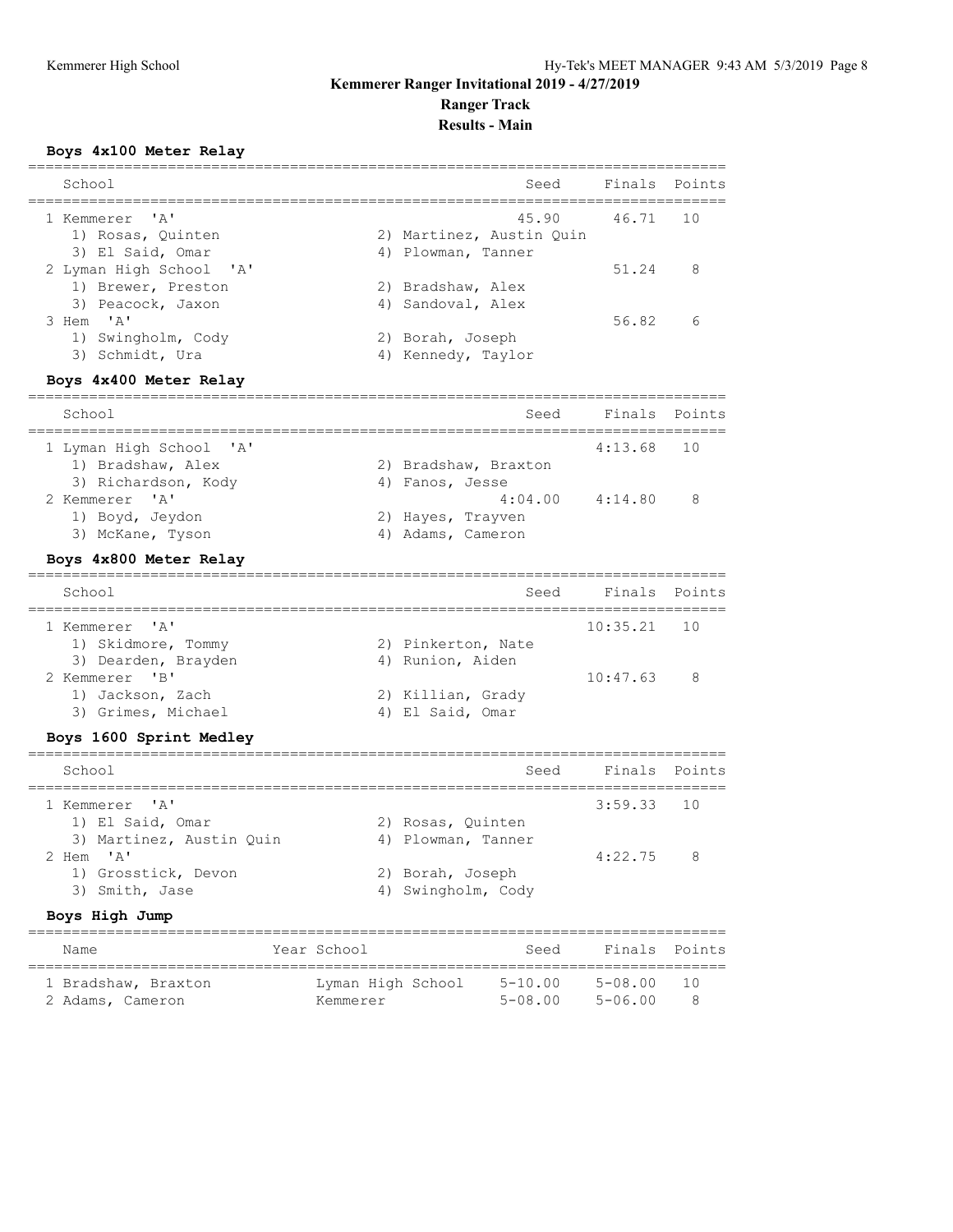**Results - Main**

#### **Boys Pole Vault**

| Name                                                          | Year School                                                                   | Seed        |                              | Finals Points                                |
|---------------------------------------------------------------|-------------------------------------------------------------------------------|-------------|------------------------------|----------------------------------------------|
| 1 Peacock, Jaxon<br>-- Sandoval, Alex<br>-- Bradshaw, Braxton | Lyman High School 10-06.00<br>Lyman High School<br>Lyman High School 10-10.00 | $8 - 04.00$ | $9 - 00.00$ 10<br>DNF<br>DNF | No Completed Attempt<br>No Completed Attempt |

#### **Boys Long Jump**

| Name               | Year School       | Seed         | Finals       | Points        |
|--------------------|-------------------|--------------|--------------|---------------|
| 1 Plowman, Tanner  | Kemmerer          | $19 - 07.00$ | $18 - 07.75$ | 1 O           |
| 2 Grosstick, Devon | Hem               | $17 - 05.00$ | $17 - 11.50$ | 8             |
| 3 Adams, Cameron   | Kemmerer          |              | $17 - 01.50$ | 6             |
| 4 El Said, Omar    | Kemmerer          | $17 - 06.00$ | $16 - 09.25$ | 5             |
| 5 Brewer, Preston  | Lyman High School | $16 - 09.00$ | $15 - 08.50$ |               |
| 6 Sandoval, Alex   | Lyman High School | $16 - 07.25$ | $14 - 01.25$ | 3             |
| 7 Skidmore, Tommy  | Kemmerer          | $14 - 11.25$ | $13 - 10.50$ | $\mathcal{D}$ |
| 8 Howell, Corwin   | Wyoming Indian    | $11 - 00.75$ | $11 - 04.00$ |               |

#### **Boys Triple Jump**

|                                  |                              |          |                                                                      | ---<br>____ |
|----------------------------------|------------------------------|----------|----------------------------------------------------------------------|-------------|
| $\overline{\phantom{a}}$<br>Name | $ -$<br>∕ 2 ⊇ ′<br>- -<br>__ | SAA<br>. | $\sim$ $\sim$<br>. .<br>--<br>. -------<br><b>.</b><br>$\sim$ $\sim$ | ہں<br>---   |

| 1 Grosstick, Devon | Hem                                 | 37-07.00 39-02.50 10 |              |
|--------------------|-------------------------------------|----------------------|--------------|
| 2 Brewer, Preston  | Lyman High School 38-00.00 38-06.00 |                      | $\mathbf{R}$ |

#### **Boys Shot Put**

| Name                  | Year School       | Seed         | Prelims       |  |
|-----------------------|-------------------|--------------|---------------|--|
| Preliminaries         |                   |              |               |  |
| 1 Turner, Joseph      | Lyman High School | 49-11.00     | $42 - 07.00q$ |  |
| 2 Boyd, Jeydon        | Kemmerer          | $44 - 03.50$ | $41 - 10.50q$ |  |
| 3 Bradshaw, Hansen    | Lyman High School | $41 - 03.00$ | $38 - 07.50q$ |  |
| 4 Rogers, Kollin      | Lyman High School | 38-08.00     | $37 - 03.00q$ |  |
| 5 Borah, Joseph       | Hem               | $35 - 04.00$ | $35 - 04.00q$ |  |
| 6 Ortiz, Aaron        | Kemmerer          | $34 - 08.00$ | $34 - 06.00q$ |  |
| 7 Brown, Bryan        | Lyman High School | $36 - 01.00$ | $33 - 09.50q$ |  |
| 8 C'Bearing, Khylan   | Wyoming Indian    | $34 - 09.00$ | $32 - 01.00q$ |  |
| 9 Schmidt, Ura        | Hem               | $29 - 00.00$ | $29 - 04.00$  |  |
| 10 Whiteplume, Jayden | Wyoming Indian    | $29 - 06.00$ | $28 - 05.75$  |  |
| 11 Kahre, Michael     | Kemmerer          | $29 - 00.00$ | $27 - 11.00$  |  |
| 12 Grimes, Michael    | Kemmerer          | $27 - 04.25$ | $27 - 04.00$  |  |
| 13 Ferris, Gordon     | Wyoming Indian    | $25 - 02.00$ | $25 - 01.00$  |  |
| 14 Hill, Torrie       | Wyoming Indian    | $25 - 05.00$ | $23 - 00.50$  |  |
| 15 Carlson, Nick      | Kemmerer          | $23 - 04.00$ | $21 - 05.50$  |  |
| 16 Gardner, Talon     | Wyoming Indian    | $20 - 10.00$ | $18 - 10.50$  |  |
| Boys Shot Put         |                   |              |               |  |
| Name                  | Year School       | Prelims      | Finals Points |  |

| Finals           |                                     |                           |     |
|------------------|-------------------------------------|---------------------------|-----|
| 1 Turner, Joseph | Lyman High School 42-07.00 42-07.00 |                           | 10  |
| 2 Boyd, Jeydon   | Kemmerer                            | $41 - 10.50$ $41 - 10.50$ | - 8 |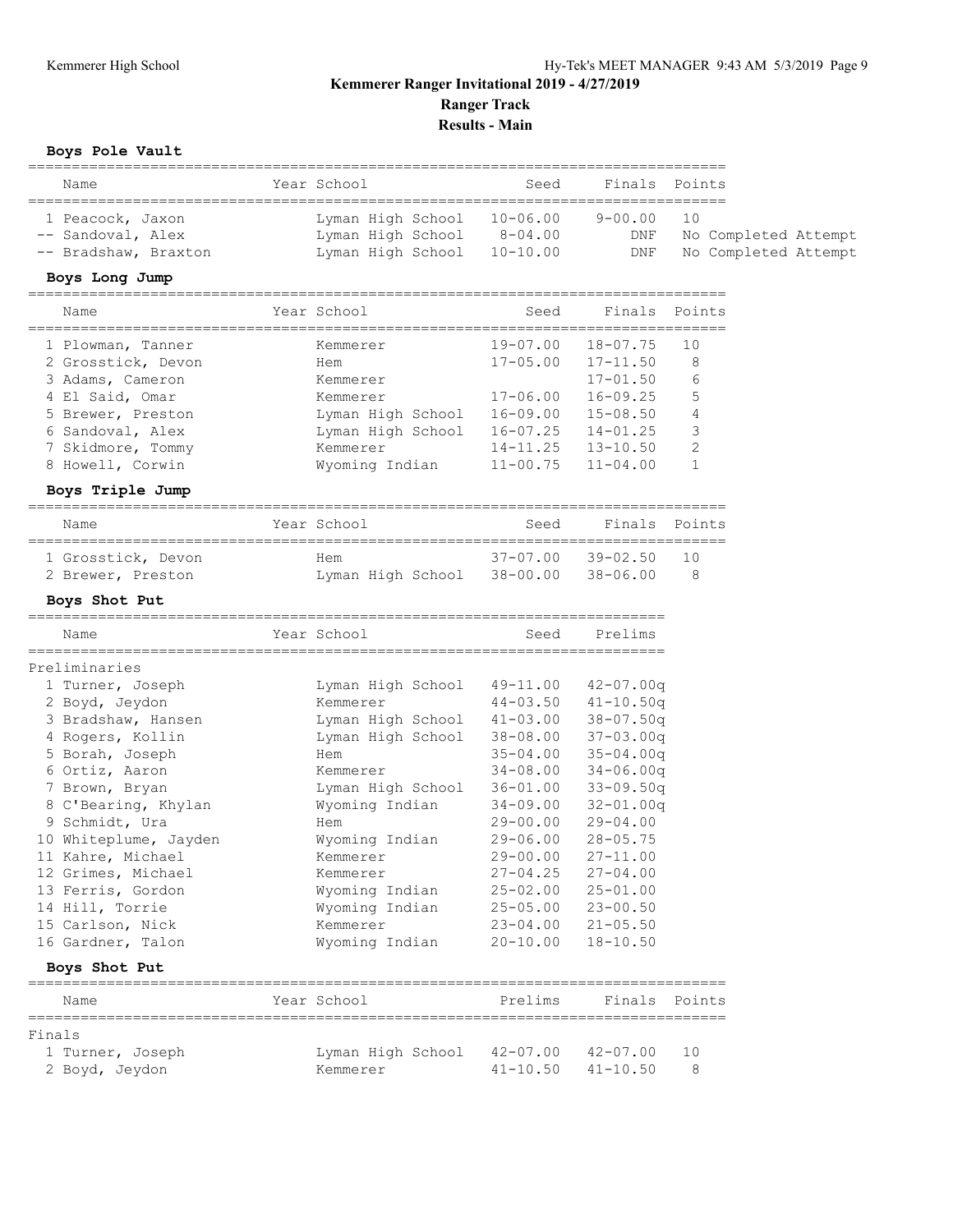# **....Boys Shot Put**

|        | 3 Bradshaw, Hansen<br>4 Rogers, Kollin<br>5 Borah, Joseph<br>6 Ortiz, Aaron<br>7 Brown, Bryan<br>8 C'Bearing, Khylan | Lyman High School 38-07.50<br>Lyman High School 37-03.00<br>Hem<br>Kemmerer<br>Lyman High School 33-09.50<br>Wyoming Indian | $35 - 04.00$<br>$34 - 06.00$<br>$32 - 01.00$ | $38 - 07.50$<br>$37 - 03.00$<br>$35 - 04.00$<br>$34 - 06.00$<br>$33 - 09.50$<br>$32 - 01.00$ | 6<br>5<br>4<br>3<br>$\mathbf{2}$<br>$\mathbf{1}$ |
|--------|----------------------------------------------------------------------------------------------------------------------|-----------------------------------------------------------------------------------------------------------------------------|----------------------------------------------|----------------------------------------------------------------------------------------------|--------------------------------------------------|
|        | Boys Discus Throw<br>Name                                                                                            | Year School                                                                                                                 | Seed                                         | Prelims                                                                                      |                                                  |
|        |                                                                                                                      |                                                                                                                             |                                              |                                                                                              |                                                  |
|        | Preliminaries                                                                                                        |                                                                                                                             |                                              |                                                                                              |                                                  |
|        | 1 Turner, Joseph                                                                                                     | Lyman High School                                                                                                           | $160 - 05$                                   | $153 - 07q$                                                                                  |                                                  |
|        | 2 McGraw, Shane                                                                                                      | Hem                                                                                                                         |                                              | 136-11 135-00.50q                                                                            |                                                  |
|        | 3 Bradshaw, Hansen                                                                                                   | Lyman High School                                                                                                           | $128 - 01$                                   | $130 - 04q$                                                                                  |                                                  |
|        | 4 Boyd, Jeydon                                                                                                       | Kemmerer                                                                                                                    | $124 - 11$                                   | $126 - 01q$                                                                                  |                                                  |
|        | 5 Rogers, Kollin                                                                                                     | Lyman High School                                                                                                           | 132-00                                       | $123 - 02q$                                                                                  |                                                  |
|        | 6 Brown, Bryan                                                                                                       | Lyman High School                                                                                                           |                                              | $118 - 02$ $114 - 04.50q$                                                                    |                                                  |
|        | 7 Borah, Joseph                                                                                                      | Hem                                                                                                                         | $83 - 06$                                    | $99 - 09q$                                                                                   |                                                  |
|        | 8 Runion, Aiden                                                                                                      | Kemmerer                                                                                                                    | $96 - 00$                                    | $94 - 03q$                                                                                   |                                                  |
|        | 9 Ortiz, Aaron                                                                                                       | Kemmerer                                                                                                                    | $103 - 09$                                   | $88 - 00$                                                                                    |                                                  |
|        | 10 Schmidt, Ura                                                                                                      | Hem                                                                                                                         | $77 - 03$                                    | $84 - 07$                                                                                    |                                                  |
|        | 11 Kahre, Michael                                                                                                    | Kemmerer                                                                                                                    | $79 - 00$                                    | $75 - 08$                                                                                    |                                                  |
|        | 12 Grimes, Michael                                                                                                   | Kemmerer                                                                                                                    | $75 - 10$                                    | $73 - 00$                                                                                    |                                                  |
|        | 13 Ferris, Gordon                                                                                                    | Wyoming Indian                                                                                                              | $59 - 11.50$                                 | $60 - 00$                                                                                    |                                                  |
|        | 14 Whiteplume, Jayden                                                                                                | Wyoming Indian                                                                                                              | 67-06                                        | $56 - 08$                                                                                    |                                                  |
|        | 15 Hill, Torrie                                                                                                      | Wyoming Indian                                                                                                              | $50 - 08$                                    | $54 - 01$                                                                                    |                                                  |
|        | 16 Carlson, Nick                                                                                                     | Kemmerer                                                                                                                    | $60 - 00$                                    | $47 - 02$                                                                                    |                                                  |
|        | 17 Gardner, Talon                                                                                                    | Wyoming Indian                                                                                                              | $20 - 10$                                    | $46 - 06$                                                                                    |                                                  |
|        | Boys Discus Throw                                                                                                    |                                                                                                                             |                                              |                                                                                              |                                                  |
|        | Name                                                                                                                 | Year School                                                                                                                 | Prelims                                      | Finals                                                                                       | Points                                           |
| Finals |                                                                                                                      |                                                                                                                             |                                              |                                                                                              |                                                  |

| 1 Turner, Joseph     | Lyman High School                        | 153-07 153-07        |                    | 10             |  |
|----------------------|------------------------------------------|----------------------|--------------------|----------------|--|
| 2 McGraw, Shane      | Hem                                      |                      | 35-00.50 135-00.50 | 8              |  |
| 3 Bradshaw, Hansen   | Lyman High School                        |                      | 130-04 135-00      | 6              |  |
| 4 Boyd, Jeydon       | Kemmerer                                 |                      | 126-01 126-04      | 5              |  |
| 5 Rogers, Kollin     | Lyman High School 123-02 123-02          |                      |                    | 4              |  |
| 6 Brown, Bryan       | Lyman High School 14-04.50 114-04.50     |                      |                    | 3              |  |
| 7 Borah, Joseph      | Hem                                      | $99 - 09$            | 99-09              | $\overline{2}$ |  |
| 8 Runion, Aiden      | Kemmerer                                 |                      | 94-03 95-07        |                |  |
| 8 Ortiz, Aaron       | Kemmerer                                 | 88-00                | 88-00              |                |  |
| -- C'Bearing, Khylan | Wyoming Indian                           |                      | DO                 |                |  |
|                      |                                          |                      |                    |                |  |
|                      |                                          |                      |                    |                |  |
|                      | Women - Team Rankings - 18 Events Scored |                      |                    |                |  |
| 1) Kemmerer          | 174                                      | 2) Lyman High School |                    | 164            |  |
| HEM<br>3)            | 83                                       | 4) Farson HS         |                    | 78             |  |
| 5) Wyoming Indian    | 43                                       |                      |                    |                |  |
|                      | Men - Team Rankings - 18 Events Scored   |                      |                    |                |  |
|                      |                                          |                      |                    |                |  |